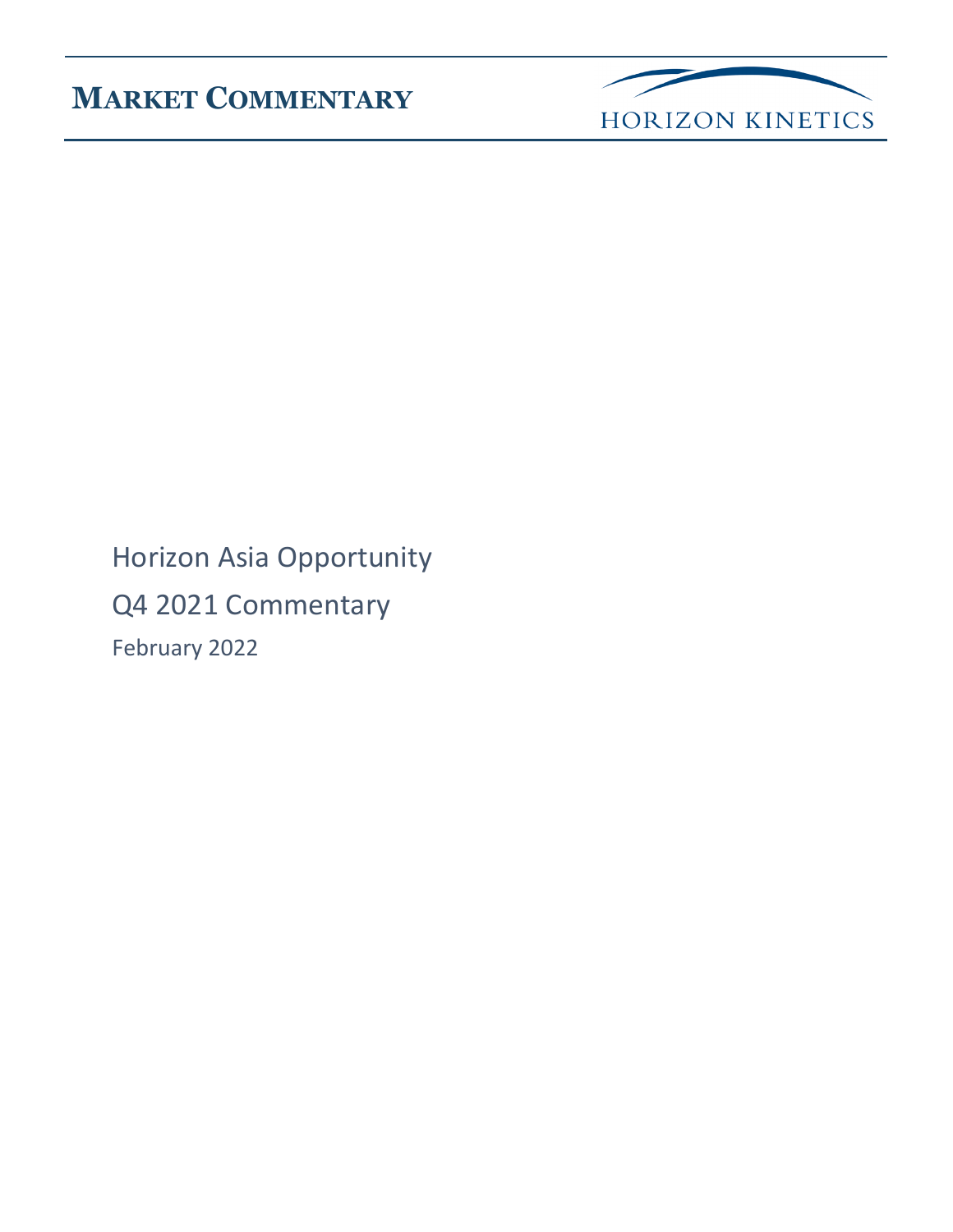## HORIZON KINETICS

### 4th Quarter 2021 February 2022

In the fourth quarter of 2021, the Horizon Asia Opportunity Institutional Composite (the "Strategy") declined 3.4%, net of fees, compared to the MSCI All Country Asia Index (the "Index"), which declined 2.2%. The Strategy's holdings in system integrator and network service providers in Japan contributed positively. Internet service companies and entertainment content owners in Japan detracted from performance. During 2021, the Strategy gained 1.2%, net of fees, while the Index declined 2.3%.

The final quarter of 2021 was a difficult one for the Asian equity markets. As noted above, the Index declined 2.2%, underperforming the MSCI All Country World Index, which rose 6.7%. For 2021, the Index was down by 2.3%, while the world index gained 18.5%. The main reasons for Asia's underperformance were weak returns in China, Japan and other Asian developed markets such as Singapore and Hong Kong. Resource heavy markets such as Australia and Indonesia fared better. In general, Asian economies are energy consumers rather than energy and natural resources exporters, with exception of Australia, Indonesia and Malaysia. The US dollar's strength was also detrimental to returns in the Asian equity markets.

|                         | <b>Total Return</b> |           |
|-------------------------|---------------------|-----------|
|                         | Q4 2021             | FY 2021   |
| <b>MSCI Japan</b>       | $-0.88%$            | 13.79%    |
| <b>MSCI China</b>       | $-5.93%$            | $-21.22%$ |
| <b>MSCI Hong Kong</b>   | $-3.42%$            | $-3.41%$  |
| <b>MSCI Taiwan</b>      | 7.72%               | 24.75%    |
| <b>MSCI Phillipines</b> | 3.68%               | 2.53%     |
| <b>MSCI Korea Index</b> | $-0.14%$            | 0.20%     |
| <b>MSCI</b> India       | 0.00%               | 28.86%    |
| <b>MSCI Indonesia</b>   | 6.18%               | 4.26%     |
| <b>MSCI Malaysia</b>    | 1.30%               | $-2.90%$  |
| <b>MSCI Singapore</b>   | $-4.04%$            | 7.84%     |
| <b>MSCI Thailand</b>    | 1.73%               | 10.25%    |
| <b>MSCI Australia</b>   | 1.67%               | 17.99%    |
| MSCI AC Asia Index      | $-2.20%$            | $-2.28%$  |

*Source: Bloomberg. In local currency, except all country index in USD*

The Chinese market continued its decline during the fourth quarter by falling 6.1%, as measured by the MSCI China index. The real estate sector was hit especially hard during the second half of 2021. This is a continuation of the fallout from the Three Red Lines policy introduced in August 2021, which pushed many highly leveraged real estate developers such as Evergrande and Fantasia into well publicized financial difficulties. At the same time, political pressure on the Chinese internet/technology companies, especially those listed abroad, such as Alibaba, continued. All of these events increased uncertainty and led some international investors to call the Chinese equity markets non investable.

China is going to hold 20<sup>th</sup> National Party Congress in November 2022. It is widely expected that Xi Jinping will be elected as president for a third term. In order to make this process go smoothly, we expect the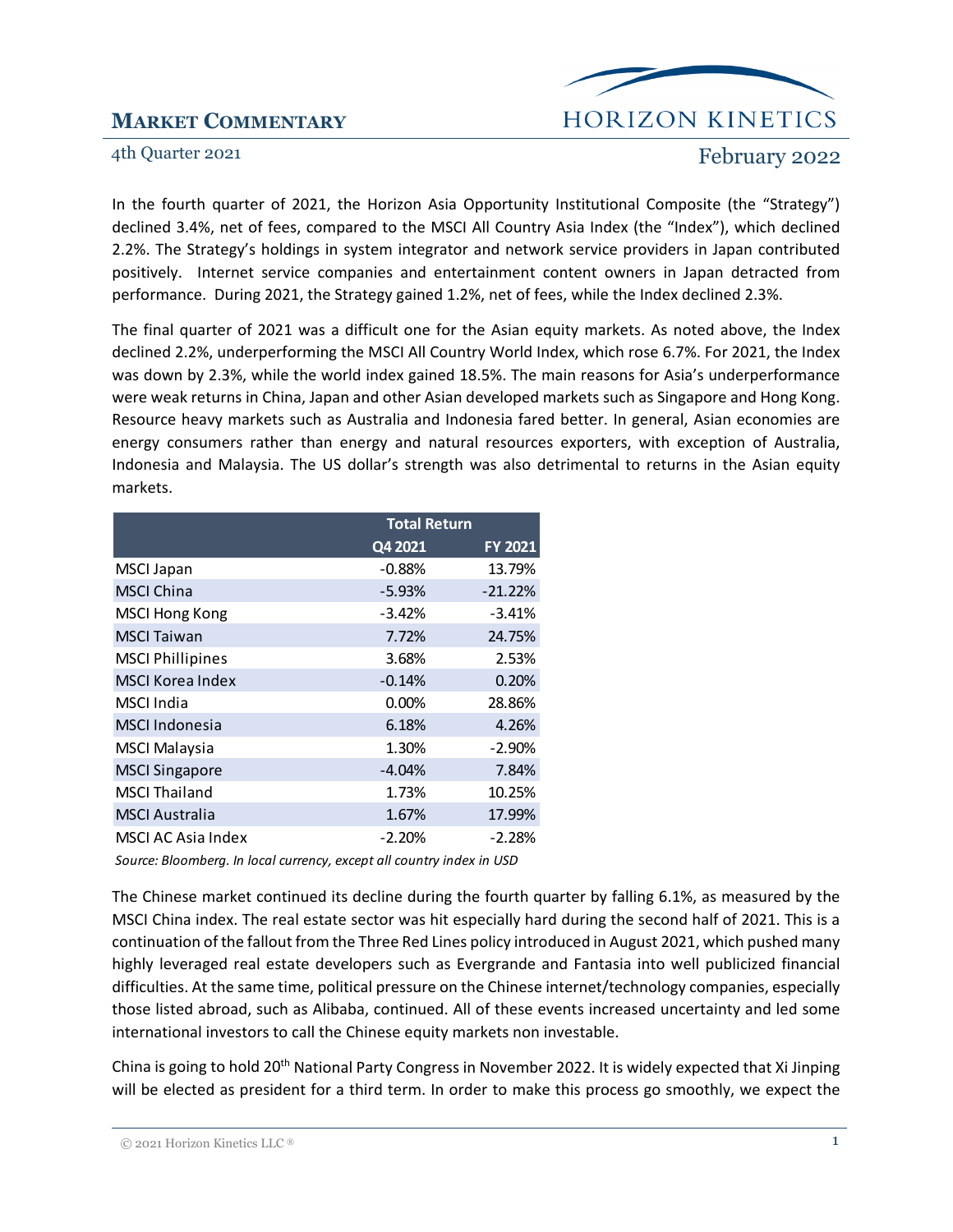## **HORIZON KINETICS**

### 4th Quarter 2021 February 2022

Chinese government to engineer a stable domestic environment both politically and economically. The first order of business in 2021 was to contain the spread of COVID by employing draconian measures such as closing the borders of infected cities such as Xian. This was followed by Beijing where the Winter Olympic were to be held. These strict measures and real estate woes caused a further slowdown of the domestic economy; in the 4th quarter, real GDP growth was 4.0%, and 8.1% for full year 2021.



*Source: Current Price Gross Domestic Product in China, Chinese Yuans, Quarterly, Seasonally Adjusted; Organization for Economic Co-Operation and Development via Federal Reserve Bank of St. Louis. GDP Constant Price QoQ Growth; National Bureau of Statistics of China via Bloomberg*

To counter the economic slowdown, The People Bank of China (PBOC) lowered the one-year loan prime rate to 3.8%, down from 3.85% in December 2021. This was followed by another 10 basis point cut to 3.7% in January 2022. In addition, PBOC lowered its 5 year prime loan rate by 5 basis points, the first such cut since April 2020. However, this does not mean that China wants to go back to a hyper-growth economy fueled by easy monetary policy.

Rather, we tend to look at all of these macro and micro policy changes as part of Chinese president Xi's long term plan to move the country back to a Chinese Communist Party-led (CCP) socialist dictatorship with more stable growth and "common prosperity" for the masses, closer to What Chairman Mao was envisioning initially before the personal cult of Mao made the outcome very different from this ideal. This is a clear departure from the reformist policy that Deng Xiaoping and Zhu Rongji were contemplating, with term limits for the highest office and economic reform driven by inviting foreign capital and technological advances from the West. Therefore, we expect that pressure on hyper real estate developments based on easy credit will continue and the dominance of Chinese internet/technology companies will erode.

We believe Xi will also focus more on building a domestic supply chain without a heavy reliance on the West, and will continue to accumulate natural resources overseas to secure a stable supply to China.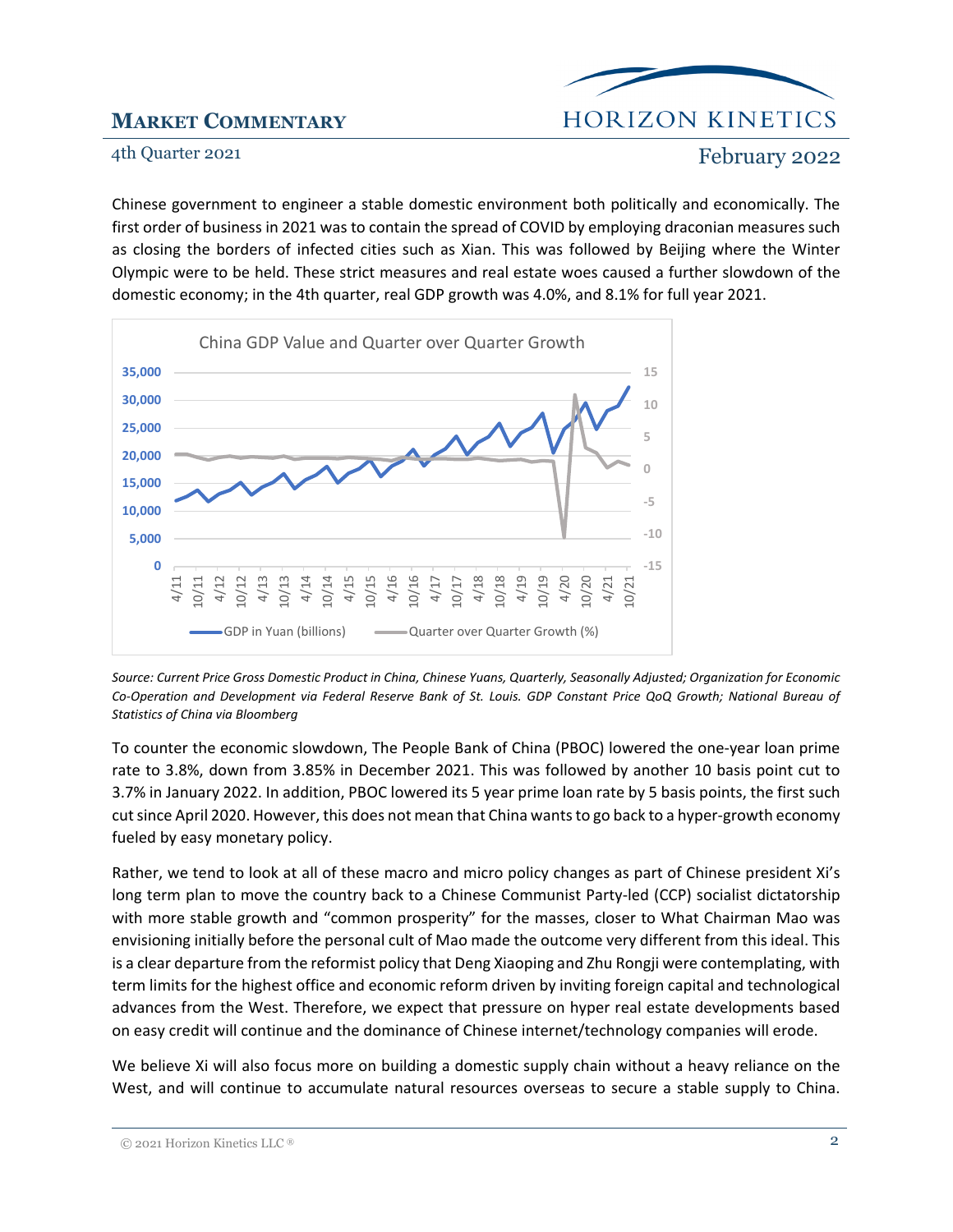# **HORIZON KINETICS**

### 4th Quarter 2021 **February 2022**

These major changes in China's longer term direction indicate that the inflationary pressures created by the Covid pandemic will not be eased so quickly.

We expect the Chinese economy to overcome some short-term, self-induced headwinds, and eventually establish a better balanced model of growth. The most important macroeconomic factor on China's side to achieve this goal is its very high savings. Gross National savings peaked at around 50% in 2010 but was still at 44% in 2019.

Due to their underperformance in 2021, the Asian equity markets are still trading at relatively attractive levels compared to the rest of the world. The dividends yields for the MSCI Assa Index is currently at a 2.5% level, which is higher than the yield on local 10 year government bonds or the US 10 year government bond. This characteristic is very defensive in nature and bodes well for Asian equity markets' relative return prospects. The only significant risk is a further US dollar rally, which would depress Asian asset returns in US dollar terms. We have been avoiding investing in the Chinese equity markets and sidestepping the potential negative impact on our Asia Strategy portfolio. At the same time, we believe it is important to be open-minded and keep our eyes on developments there to see if there are attractive investment opportunities in the future.

|               | P/E          | P/E   | P/B   | <b>EV/EBITDA</b> | <b>ROE</b>   |                  | Div Yield 10yr Bond Yield |
|---------------|--------------|-------|-------|------------------|--------------|------------------|---------------------------|
|               | <b>FY22e</b> | FY23e | FY22e | <b>FY22e</b>     | <b>FY22e</b> | <b>FY22e (%)</b> | <b>Current</b>            |
| Japan         | 13.7         | 12.6  | 1.2   | 8.3              | 9.2          | 2.3              | 0.2                       |
| China         | 12.5         | 10.8  | 1.6   | 12.4             | 11.1         | 2.2              | 2.8                       |
| Asia ex-Japan | 14.0         | 12.4  | 1.8   | 10.5             | 11.5         | 2.5              | <b>NA</b>                 |
| US            | 19.7         | 17.9  | 4.4   | 13.5             | 22.6         | 1.5              | 2.0                       |
| Europe        | 14.5         | 13.4  | 1.8   | 9.3              | 10.2         | 3.0              | 0.6                       |

### **Global Valuation Comparison**

Japanese universe is TSE 1. Chinese universe is MSCI China Index. US universe is S&P 500. European universe is STOXX Europe 600. Asia ex Japan universe is MSCI AC Asia ex-Japan Index. As of 2/17/2022. Source: Bloomberg

### *IMPORTANT RISK DISCLOSURES*

*Past performance is not indicative of future returns. This information should not be used as a general guide to investing or as a source of any specific investment recommendations, and makes no implied or expressed recommendations concerning the manner in which an account should or would be handled, as appropriate investment strategies depend upon specific investment guidelines and objectives. This is not an offer to sell or a solicitation to invest.* 

*This information is intended solely to report on the investment strategies of Horizon Kinetics LLC. Opinions and estimates offered constitute our judgment and are subject to change without notice, as are statements of financial market trends, which are based on current market conditions. There are risks associated with purchasing and selling securities and options, and investments can lose money.*